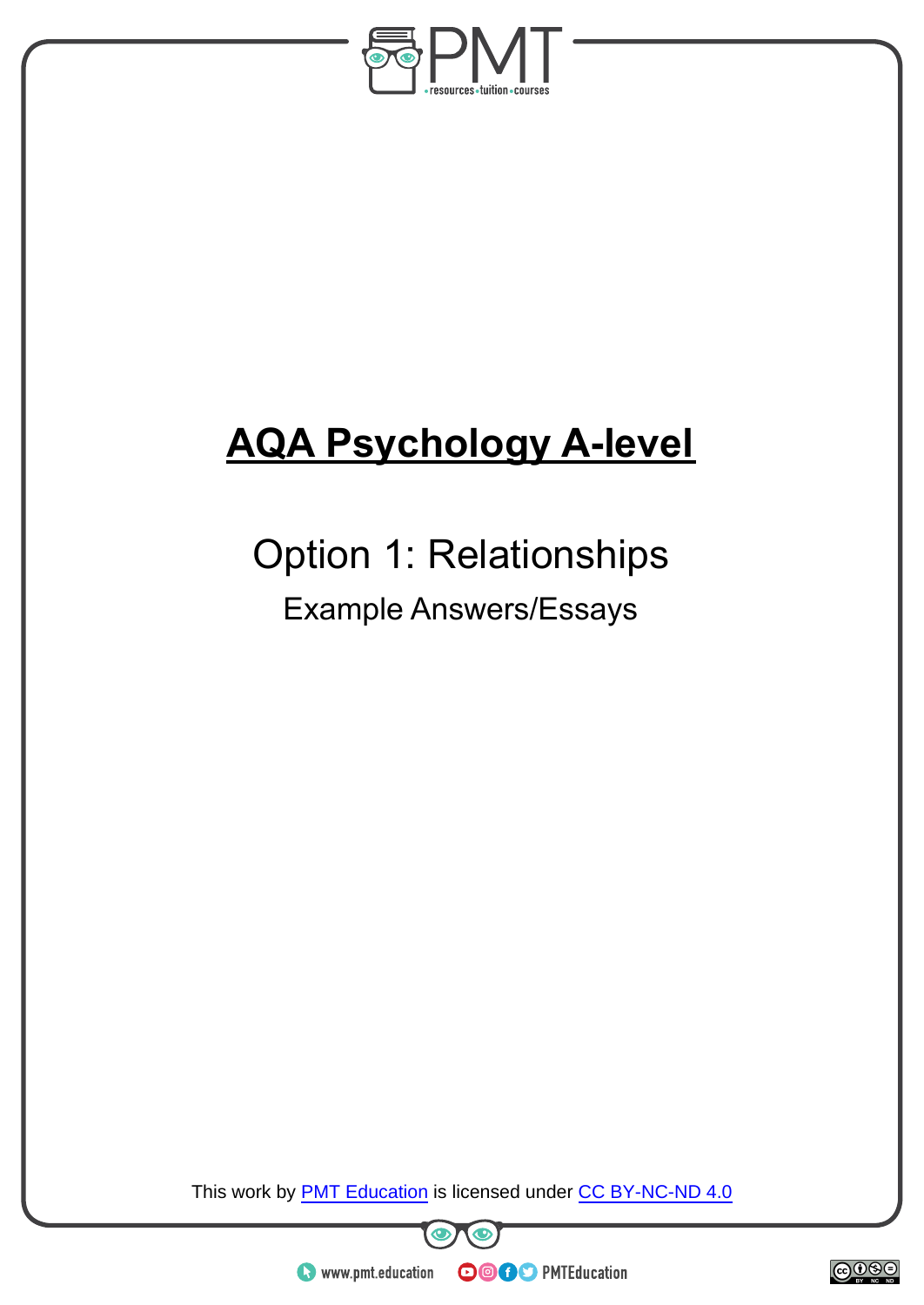

### **Question : Outline an evolutionary explanation for partner preferences. Explain one limitation of an evolutionary explanation for partner preferences. (6 marks)**

One evolutionary explanation for partner preference is the intrasexual selection theory. This theory is the preferred strategy of males and suggests that they compete within their sex to be the one that is chosen by females so that their genes can be passed on. This strategy looks at quantity rather than quality as it suggests males are likely to mate with many females to increase the likelihood of their characteristics being passed on to their offspring. **AO1**

One limitation of this sexual selection theory is that it can only be applied to heterosexual couples. Within same sex (homosexual) couples, passing on genes does not impact their choice of partners hence the evolutionary theory lacks ecological validity. **AO3**

#### **Marks : 5 Teacher's comments : Could be improved by including a sentence on intersexual selection too.**

### **Discuss physical attractiveness as a factor affecting attraction in romantic relationships (16 marks)**

Physical attractiveness has been found to be an important factor in the formation and development of relationships. It describes the physical appealing features of someone's face. One reason why this has been shown to be an important factor is due to an evolutionary explanation. This is that symmetrical facial features are an honest signal of reproductive success. Another explanation which is more valuable to females as they are looking for someone to produce offspring with, is that neotenous features trigger a protective and caring instinct in people. **AO1**

There are theories that have been derived from the factor- physical attractiveness. Firstly, there is the halo effect. This is when one distinguishable feature (in this case physical attractiveness) affects a person's judgement on another irrelevant feature. In terms of physical attractiveness, more physically attractive people are associated with being more sociable, kind and successful. Another theory is the matching hypothesis proposed by Walster et al (1966). This is whereby a compromise is made when looking for a partner between pursuing someone who is very physically attractive and taking into account your own physical attractiveness. This is to prevent rejection from a potential partner that is more attractive than you. **AO1**

Research has been undertaken to investigate these theories. For the matching hypothesis, Walster et al carried out a study which involved 752 students at Dukes university in America. 50% were males and other 50% females. Each participant was randomly allocated to a partner of the opposite sex to attend a dance. However, the participants were informed that they were given ideal matches which fit their personality from the personal data that they had provided being fed into a computer. The results of the study showed that after the dance, the partners actually liked their partners if they were physically attractive. This presents supportive evidence as it emphasizes that physical attractiveness is an important factor when forming relationships. **AO3**

**OOOO** PMTEducation

 $\bullet$  www.pmt.education